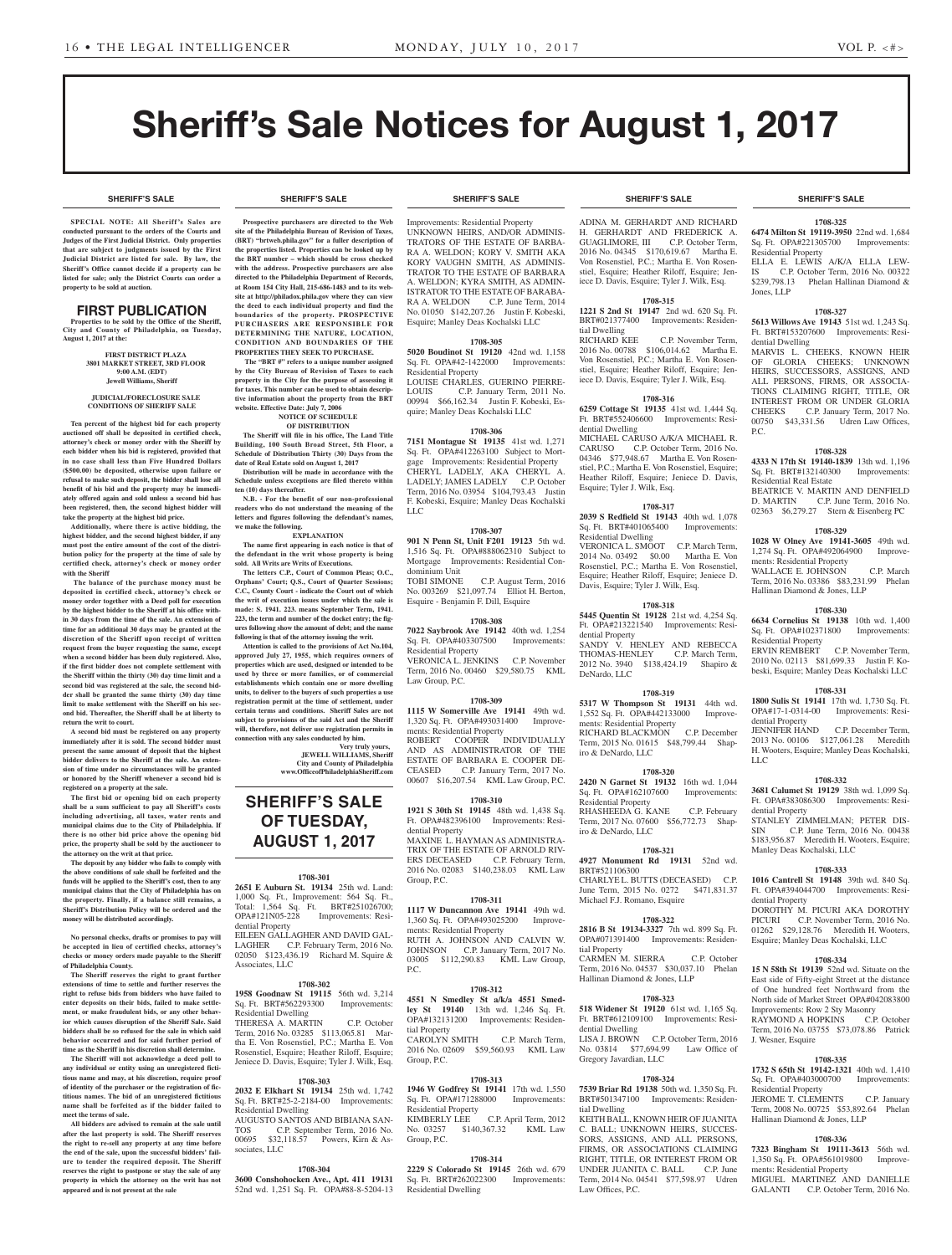# VOL P. <#>
MONDAY, JULY 10, 2017
THE LEGAL INTELLIGENCER • 17

tial Dwelling

tial Dwelling

& Conway, P.C.

way, P.C.

berg, & Conway, P.C.

dential Property<br>THANH TRAN

Nardo, LLC

tial Property

mond & Jones, LLP

Residential Dwelling

Weisberg, & Conway, P.C.

BRT#642113400 Improvements: Residen-

UNITED STATES OF AMERICA AND JA-NINE THOMAS C.P. November Term, 2015 No. 03543 \$194,737.23 McCabe,

**1708-387 7308 Walnut Ln 19138** 50th wd. ROW B/GAR 2 STY MASONRY; 1,242 Sq. Ft. BRT#501350000 Improvements: Residen-

BRIAN L. WINN, KNOWN SURVIVING HEIR OF BARBARA J. MONROE, RON-ALD WINN, KNOWN SURVIVING HEIR OF BARBARA J. MONROE, GREGORY WINN, KNOWN SURVIVING HEIR OF BARBARA J. MONROE AND UNKNOWN SURVIVING HEIRS OF BARBARA J. MONROE C.P. May Term, 2016 No. 03072 \$74,399.72 McCabe, Weisberg,

**1708-388 370 Selma St 19116** 58th wd. S/D W/B GAR 2 STY MASONRY; 1,548 Sq. Ft. BRT#582245200 Subject to Mortgage Improvements: Residential Dwelling ANDREW RADER, ADMINISTRATOR OF THE ESTATE OF NORMAN A. RAD-ER C.P. March Term, 2016 No. 00555 \$216,081.38 McCabe, Weisberg, & Con-

**1708-389 2017 S 58th St 19143** 40th wd. ROW 2 STY MASONRY; 1,460 Sq. Ft. BRT#401049500 Improvements: Residential Dwelling UNKNOWN SURVIVING HEIRS OF MIL-TON E. ROBINSON C.P. June Term, 2016 No. 00311 \$51,336.55 McCabe, Weis-

**1708-390 2214 S Felton St 19142** 40th wd. 1,200 Sq. Ft. OPA#401162000 Improvements: Resi-

No. 03251 \$49,416.58 Shapiro & De-

**1708-391 8410 Madison St a/k/a 8410 Madison Pl 19153-1527** 40th wd. 1,440 Sq. Ft. OPA#405100305 Improvements: Residen-

JAMES BROWN AND JOYCE JORDAN-BROWN C.P. December Term, 2011 No. 01104 \$80,960.47 Phelan Hallinan Dia-

**1708-392 6526 Keystone St 19135** 41st wd. 1,825 Sq. Ft. BRT#41-1464800 Improvements:

WESLEY RASORENOV, SOLELY IN HIS CAPACITY AS HEIR OF CATHERINE RA-SORENOV, DECEASED AND UNKNOWN HEIRS, SUCCESSORS, ASSIGNS, AND ALL PERSONS, FIRMS, OR ASSOCIA-TIONS CLAIMING RIGHT, TITLE, OR IN-TEREST FROM OR UNDER CATHERINE RASORENOV, DECEASED C.P. December Term, 2016 No. 02859 \$99,977.68

**1708-393 723 E Cornwall St a/k/a 723 Cornwall St 19134** 33rd wd. (formerly part of 34th wd.) 838 Sq. Ft. OPA#331123200 Improve-

PHYLLIS ANN WIXSON A/K/A PHYLLIS ANN MOEBIUS SOLELY IN HER CAPAC-ITY AS HEIR OF THOMAS WIXSON DE-CEASED AND DAVID WIXSON SOLELY IN HIS CAPACITY AS HEIR OF THOMAS WIXSON DECEASED C.P. April Term, 2016 No. 03525 \$71,827.62 KML Law

**1708-394 2208 Mount Vernon St 19130** 15th wd. 1,032 Sq. Ft. BRT#152057500 Improve-

VINCENT C. ROGERS C.P. July Term, VINCENT C. ROGERS C.P. July Term,<br>2015 No. 01863 \$395,681.22 Law Office

**1708-395 5822 Belmar Terr a/k/a 5822 Belmar St 19143-5209** 3rd wd. 1,088 Sq. Ft. OPA#034107000 Improvements: Residen-

GRACE GODWIN C.P. May Term, 2012 No. 00031 \$40,951.90 Phelan Hallinan

**1708-396 1141 Passmore St 19111-5411** 53rd wd. 1,278 Sq. Ft. OPA#531111700

Powers, Kirn & Associates, LLC

ments: Residential Property

ments: Residential Dwelling

of Gregory Javardian, LLC

Diamond & Jones, LLP

Group, P.C.

tial Property

C.P. August Term, 2016

04190 \$120,070.64 Phelan Hallinan Diamond & Jones, LLP

### **1708-337**

**3105 Tasker St 19145-1120** 36th wd. 990 Sq. Ft. OPA#364250900 Improvements: Residential Property UNKNOWN HEIRS, SUCCESSORS, AS-SIGNS, AND ALL PERSONS, FIRMS, OR ASSOCIATIONS CLAIMING RIGHT TITLE, OR INTEREST FROM OR UNDER DIANE PITTMAN, DECEASED C.P. October Term, 2016 No. 02275 \$25,613.87 Phelan Hallinan Diamond & Jones, LLP

### **1708-338**

**8030 Mars Pl 19153-1112** 40th wd. 1,260 Sq. Ft. OPA#405890055 Improvements: Residential Property DENISE HAWKINS C.P. September Term, 2012 No. 00675 \$66,468.40 Phelan

Hallinan Diamond & Jones, LLP

# **1708-339**

**5779 Stewart St 19131-3419** 4th wd. 1,024 Sq. Ft. OPA#043219100 Improvements: Residential Property MONYA BELL C.P. June Term, 2013

No. 01570 \$90,446.22 Phelan Hallinan Diamond & Jones, LLP

### **1708-340**

**7735 Loretto Ave 19111-3555** 56th wd. 1,728 Sq. Ft. OPA#561193400 Improvements: Residential Property CARLOS G. BRAGA C.P. September Term, 2016 No. 03254 \$161,143.09 Phelan Hallinan Diamond & Jones, LLP

### **1708-341**

**9164 Old Newtown Rd 19115-4937** 56th wd. 2,300 Sq. Ft. OPA#562441820 Improvements: Residential Property MYRA ESTERMAN, BARRY ESTER-MAN, JACQUELINE MILLER C.P. August Term, 2014 No. 01177 \$356,990.18 Phelan Hallinan Diamond & Jones, LLP

### **1708-343**

**3347 N. Gratz St 19140** 11th wd. Sitatue on the East side of Gratz Street at the distance of 135 feet 2 inches Southward from the South side of Ontario Street OPA#112260500 Improvements: Row 2 Sty Masonry MELISSA WATTS C.P. June Term, 2016 No. 01498 \$47,504.01 Patrick J. Wesner, Esquire

### **1708-344**

**2804 Hellerman St 19149** 55th wd. ROW B/GAR 2 STY MASONRY; 1,166 Sq. Ft. BRT#551033700 Improvements: Residential Dwelling

JAMES F. DONNELLY, IV AND LOREEN M. DONNELLY C.P. October Term, 2016 No. 02990 \$173,802.20 McCabe, Weisberg, & Conway, P.C.

### **1708-345**

**236 E Cheltenham Ave 19120** 61st wd. ROW B/GAR 2 STY MASONRY; 1,296 Sq. Ft. BRT#611472400 Improvements: Residential Dwelling RODNEY A. FAISON, KNOWN SURVIV-

ING HEIR OF ROBERT W. FAISON AND UNKNOWN SURVIVING HEIRS OF ROB-ERT W. FAISON C.P. October Term, 2015 No. 01413 \$171,581.53 McCabe, Weisberg, & Conway, P.C.

### **1708-346**

**5210 Osage Ave 19143** 46th wd. 990 Sq. Ft. BRT#602137300 Improvements: Residential Dwelling

BRANDI WARWICK, KNOWN HEIR OF RAYMOND S. WARWICK AND FELI-CIA L. WARWICK; UNKNOWN HEIRS, SUCCESSORS, ASSIGNS, AND ALL PERSONS, FIRMS, OR ASSOCIATIONS CLAIMING RIGHT, TITLE, OR INTER-EST FROM OR UNDER FELICIA L. WAR-WICK; UNKNOWN HEIRS, SUCCES-SORS, ASSIGNS, AND ALL PERSONS, FIRMS, OR ASSOCIATIONS CLAIMING RIGHT, TITLE, OR INTEREST FROM OR UNDER RAYMOND S. WARWICK C.P. \$174,541.53 February Term, 2016 No. 03772 \$78,991.63 Jones, LLP Udren Law Offices, P.C.

### **1708-347**

**2021 McKean St 19145** 48th wd. 852 Sq. Ft. BRT#481099600 Improvements: Residential Real Estate

CHARRISSE I. JACKSON, JAMES JACK-SON C.P. November Term, 2016 No. 00488 \$188,207.68 Stern & Eisenberg PC

### **1708-349**

**2220 Memphis St 19125** 31st wd. 648 Sq. Ft. BRT#31-2-004300

EDWARD WILSON, KNOWN HEIR OF MARION WILSON; UNKNOWN HEIRS, SUCCESSORS, ASSIGNS, AND ALL PERSONS, FIRMS, OR ASSOCIATIONS CLAIMING RIGHT, TITLE, OR INTER-EST FROM OR UNDER MARION WIL-SON C.P. September Term, 2016 No. 03165 \$101,762.25 Udren Law Offices, P.C.

### **1708-350**

Residential Dwelling

**306 E Gale St 19120** 42nd wd. ROW 2 STY MASONRY; 1,140 Sq. Ft. BRT#421240300 Improvements: Residential Dwelling MANUEL A. GARAY AND LYDIA I. GA-RAY C.P. September Term, 2016 No. 02768 \$82,629.32 McCabe, Weisberg, & Conway, P.C.

**1708-351**

**2558 N 29th St 19132** 28th wd. ROW 2 STY MASONRY; 1,302 Sq. Ft. BRT#282010800 Improvements: Residential Dwelling CLYDE FAULKNER, KNOWN SURVIV-ING HEIR OF GWENDOLYN FAULKNER, CHARLES THOMAS, KNOWN SURVIV-ING HEIR OF GWENDOLYN FAULKER AND UNKNOWN SURVIVING HEIRS OF GWENDOLYN FAULKNER C.P. May Term, 2016 No. 00438 \$41,765.60 Mc-Cabe, Weisberg, & Conway, P.C.

### **1708-352**

**2036 E Clementine St 19134** 25th wd. 747 Sq. Ft. , more or less BRT#252254200 EDNA E. VALERIO AND ANDREW W. VALERIO C.P. March Term, 2016 No. 02595 \$62,324.59 Jennifer G. Fowler, Esquire

### **1708-353**

**2317 S 63rd St 19142** 40th wd. ROW 2 STY MASONRY; 924 Sq. Ft. BRT#401167200 Improvements: Residential Dwelling JUSTIN MOORE AND DIONY ELIAS C.P. October Term, 2016 No. 01822 \$37,608.56 McCabe, Weisberg, & Conway, P.C.

### **1708-354**

**12712 Minden Rd 19154** 58th wd. 2,242.12 Sq. Ft. BRT#663332200 Improvements: Residential Dwelling JAMES LANKIN C.P. September Term, 2014 No. 02953 \$115,075.48 Martha E.

Von Rosenstiel, P.C.; Martha E. Von Rosenstiel, Esquire; Heather Riloff, Esquire; Jeniece D. Davis, Esquire; Tyler J. Wilk, Esq.

### **1708-355**

**5739 N Mascher St 19120** 61st wd. 1,703 Sq. Ft. BRT#612439900 Improvements: Residential Dwelling SAVORN UNG AND CHARLES A.J. HALPIN, III, ESQUIRE, PERSONAL REPRESENTATIVE OF THE ESTATE OF

SAENSAK BUTHDY, DECEASED C.P. August Term, 2016 No. 04130 \$89,055.11 Law Office of Gregory Javardian, LLC

### **1708-356**

**5310 Gillespie St 19124-1508** 62nd wd. 891 Sq. Ft. OPA#622388700 Improvements: Residential Property OMAR K. JOHNSON C.P. November Term, 2016 No. 00506 \$132,678.89 Phelan Hallinan Diamond & Jones, LLP

### **1708-357**

**2216 S 67th St 19142-1801** 40th wd. 1,326 Sq. Ft. OPA#403052300 Improvements: Residential Property KIM DUNG THI NGUYEN C.P. October Term, 2016 No. 03104 \$15,754.85 Phelan Hallinan Diamond & Jones, LLP

### **1708-359**

**827 E Hortter St 19119-1530** 22nd wd. 1,504 Sq. Ft. OPA#221187700 Improvements: Residential Property CONNER BLAINE, JR., IN HIS CAPAC-ITY AS EXECUTOR OF THE ESTATE OF J B. TAYLOR; DERRICK WILKERSON C.P. September Term, 2015 No. 01156 Phelan Hallinan Diamond &

### **1708-362**

**1418 W Allegheny Ave 19132-1708** 11th wd. 2,613 Sq. Ft. OPA#111128600 Improvements: Residential Property ROSALIND MCCREA C.P. December Term, 2011 No. 00890 \$85,290.55 Phelan Hallinan Diamond & Jones, LLP

### **1708-363**

**5861 Cedar Ave 19143-0000** 3rd wd. 2,088 Sq. Ft. OPA#032134101 Improvements: Residential Property

### **SHERIFF'S SALE SHERIFF'S SALE SHERIFF'S SALE SHERIFF'S SALE SHERIFF'S SALE**

DIANE JOHNSON F/K/A DIANE GAR-DENER C.P. October Term, 2016 No. 04847 \$119,228.70 Phelan Hallinan Diamond & Jones, LLP

### **1708-364**

**2601 Pennsylvania Ave Unit 143, a/k/a 2601 Pennsylvania Apt 143 19130-2316**  15th wd. 758 Sq. Ft. OPA#888072456 Improvements: Residential Property JOHN J. MANACCHIO, JR C.P. May Term, 2016 No. 02276 \$165,057.32 Phelan Hallinan Diamond & Jones, LLP

### **1708-365**

**6344 Kingessing Ave 19142** 40th wd. 1,206 Sq. Ft. OPA#401268800 Improvements: Residential Property ANTHONY GREENHILL C.P. October Term, 2016 No. 03264 \$48,627.99 Phelan Hallinan Diamond & Jones, LLP

### **1708-366**

**312 Hoffnagle St 19111-1819** 63rd wd. 1,823 Sq. Ft. OPA#631379700 Improvements: Residential Property MICHAELA M. PARROTTI A/K/A MI-CHAELA M. PARROTTA C.P. February Term, 2013 No. 01318 \$182,722.48 Phelan Hallinan Diamond & Jones, LLP

### **1708-367**

**3433 Arthur St 19136-2321** 64th wd. 1,144 Sq. Ft. OPA#642326200 Improvements: Residential Property MAE H. SHALLCROSS A/K/A MAE HEATHER SHALLCROSS C.P. October Term, 2016 No. 04517 \$160,796.86 Phelan Hallinan Diamond & Jones, LLP

### **1708-368**

**686 Renz St 19128-1421** 21st wd. 1,746 Sq. Ft. OPA#214048100 Improvements: Residential Property STEPHEN A. CABOT JR., RENEE PALM-ER C.P. October Term, 2016 No. 04189 \$242,095.32 Phelan Hallinan Diamond & Jones, LLP

### **1708-369**

**3157 Cedar St 19134** 25th wd. 1,510 Sq. Ft. BRT#25-1-4289-00 Improvements: Residential Dwelling KATHLEEN E. HAHN AND MICHAEL J. HAHN C.P. September Term, 2016 No. 02295 \$80,089.31 Powers, Kirn & Associates, LLC

### **1708-370**

**1606 S 28th St 19145-1202** 36th wd. 1,248 Sq. Ft. OPA#364348900 Improvements: Residential Property UNKNOWN HEIRS, SUCCESSORS, AS-SIGNS, AND ALL PERSONS, FIRMS, OR ASSOCIATIONS CLAIMING RIGHT, TITLE, OR INTEREST FROM OR UNDER JOHN MITCHELL, DECEASED C.P. March Term, 2015 No. 00265 \$54,056.98 Phelan Hallinan Diamond & Jones, LLP

### **1708-371**

**10726 Philcrest Rd 19154-4031** 66th wd. 1,386 Sq. Ft. OPA#662072267 Improvements: Residential Property PAUL W. WINTER, JR AND RACHEL WINTER C.P. September Term, 2014 No. 03305 \$100,034.42 Phelan Hallinan Diamond & Jones, LLP

### **1708-372**

**2208 W Venango St 19140-3823** 11th wd. 4,730 Sq. Ft. OPA#112133400 Improvements: Residential Property AHMAD J. WHITE C.P. November Term, 2016 No. 00502 \$210,370.50 Phelan Hallinan Diamond & Jones, LLP

### **1708-373**

**2653 S Lloyd St 19153** 40th wd. 1,120 Sq. Ft. BRT#404015400 Improvements: Residential Dwelling SAYHEEM JONES C.P. October Term, 2016 No. 03322 \$54,011.64 Powers, Kirn & Associates, LLC

### **1708-374**

**926 W Duncannon Ave 19141** 49th wd. 2,081 Sq. Ft. BRT#492023500 Improvements: Residential Dwelling BRYANT J. HAMPTON IN HIS CAPACITY AS HEIR AT LAW OF ETHEL HAMPTON A/K/A ETHEL L. HAMPTON, DECEASED AND HELENA HAMPTON, IN HER CA-PACITY AS HEIR AT LAW OF ETHEL HAMPTON A/K/A ETHEL L. HAMP-

TON, DECEASED AND UNKNOWN HEIRS, SUCCESSORS, ASSIGNS, AND ALL PERSONS, FIRMS, OR ASSOCIA-TIONS CLAIMING RIGHT, TITLE, OR INTEREST FROM OR UNDER ETHEL

HAMPTON A/K/A ETHEL L. HAMPTON, DECEASED AND UNITED STATES OF AMERICA C.P. September Term, 2016 No. 01451 \$67,730.99 Martha E. Von Rosenstiel, P.C.; Martha E. Von Rosenstiel, Esquire; Heather Riloff, Esquire; Jeniece D. Davis, Esquire; Tyler J. Wilk, Esq.

# **1708-375**

**6227 Trotter St 19111-5811** 53rd wd. 1,296 Sq. Ft. OPA#531234800 Improvements: Residential Property TIFFANY N. DALES C.P. August Term, 2016 No. 04459 \$128,720.78 Phelan Hallinan Diamond & Jones, LLP

### **1708-376 309-313 Arch St Unit 607 a/k/a 309-13**

**Arch St Unit: 607 19106** 88th wd. (formerly 5th wd.) 972 Sq. Ft. OPA#888058772 Improvements: Residential Property ANN S. BORIS AND VAMSIDHAR VURI-MINDI C.P. October Term, 2015 No. 01609 \$251,348.71 Phelan Hallinan Diamond & Jones, LLP

### **1708-377**

**1115 Montrose St 19147** 2nd wd. 1,698 Sq. Ft. OPA#021036900 Improvements: Residential Property JOHNNIE COGER, LEOLA COGER, UNITED STATES OF AMERICA C.P. October Term, 2011 No. 01625 \$332,032.58

Meredith H. Wooters, Esquire; Manley Deas Kochalski, LLC **1708-378**

### **2718 C St 19134** 33rd wd. 700 Sq. Ft. BRT#071435400 Improvements: Residen-

tial Dwelling ELSA M. GONZALEZ A/K/A ELSA M. GONSALEZ C.P. November Term, 2016 No. 00997 \$65,870.41 Martha E. Von Rosenstiel, P.C.; Martha E. Von Rosenstiel, Esquire; Heather Riloff, Esquire; Jeniece D. Davis, Esquire; Tyler J. Wilk, Esq.

### **1708-379**

**915 Woodbrook Ln 19150** 50th wd. 5,952 Sq. Ft. OPA#502519300 Subject to Mortgage Improvements: Residential Property MURIEL HORNE A/K/A MURIEL HOUS-TON C.P. September Term, 2016 No. 03282 \$82,769.88 Shapiro & DeNardo, LLC

### **1708-380**

**6129 N 7th St 19120-1322** 61st wd. 1,536 Sq. Ft. OPA#611145500 Improvements: Residential Property JENNIFER DANCY C.P. October Term, 2016 No. 03674 \$215,233.53 Phelan Hallinan Diamond & Jones, LLP

### **1708-381**

**4513 Mitchell St 19128** 21st wd. 2,187 Sq. Ft. BRT#21-2489300 Improvements: Residential Dwelling LAUREN WESTCOTT A/K/A LAUREN BENSON C.P. October Term, 2016 No. 01387 \$246,469.44 Powers, Kirn & Associates, LLC

### **1708-382 5923 Palmetto St 19120** 35th wd. 1,064 Sq. Ft. OPA#352293400 Improvements: Resi-

No. 00131 \$78,811.14 Meredith H. Wooters, Esquire; Manley Deas Kochalski, LLC **1708-383 8743 Gillespie St 19136** 65th wd. 1,791 Sq. Ft. BRT#65-2-2430-00; PRCL#136N17-240 Improvements: Residential Dwelling JOSE SANCHEZ C.P. July Term, 2013 No. 001072 \$133,875.29 Powers, Kirn &

**1708-384 7325 N 20th St 19138-2729** 10th wd. 1,500 Sq. Ft. OPA#101157900 Improvements:

SHERAY OLIVER C.P. October Term, 2016 No. 01954 \$76,778.12 Phelan Hal-

**1708-385 112 Kingfield Rd 19115** 63rd wd. DET W/B GAR 2 STY MAS+OTH; 2,012 Sq. Ft. BRT#632061500 Improvements: Residen-

CRAIG R. SOBEL, ADMINISTRATION OF THE ESTATE OF ADELE SOBEL C.P. November Term, 2016 No. 00630 \$253,410.51 McCabe, Weisberg, & Con-

**1708-386 3536 Aldine St 19136** 64th wd. ROW B/ GAR 2 STY MASONRY; 1,804 Sq. Ft.

C.P. March Term, 2016

dential Property

Associates, LLC

Residential Property

tial Dwelling

way, P.C.

linan Diamond & Jones, LLP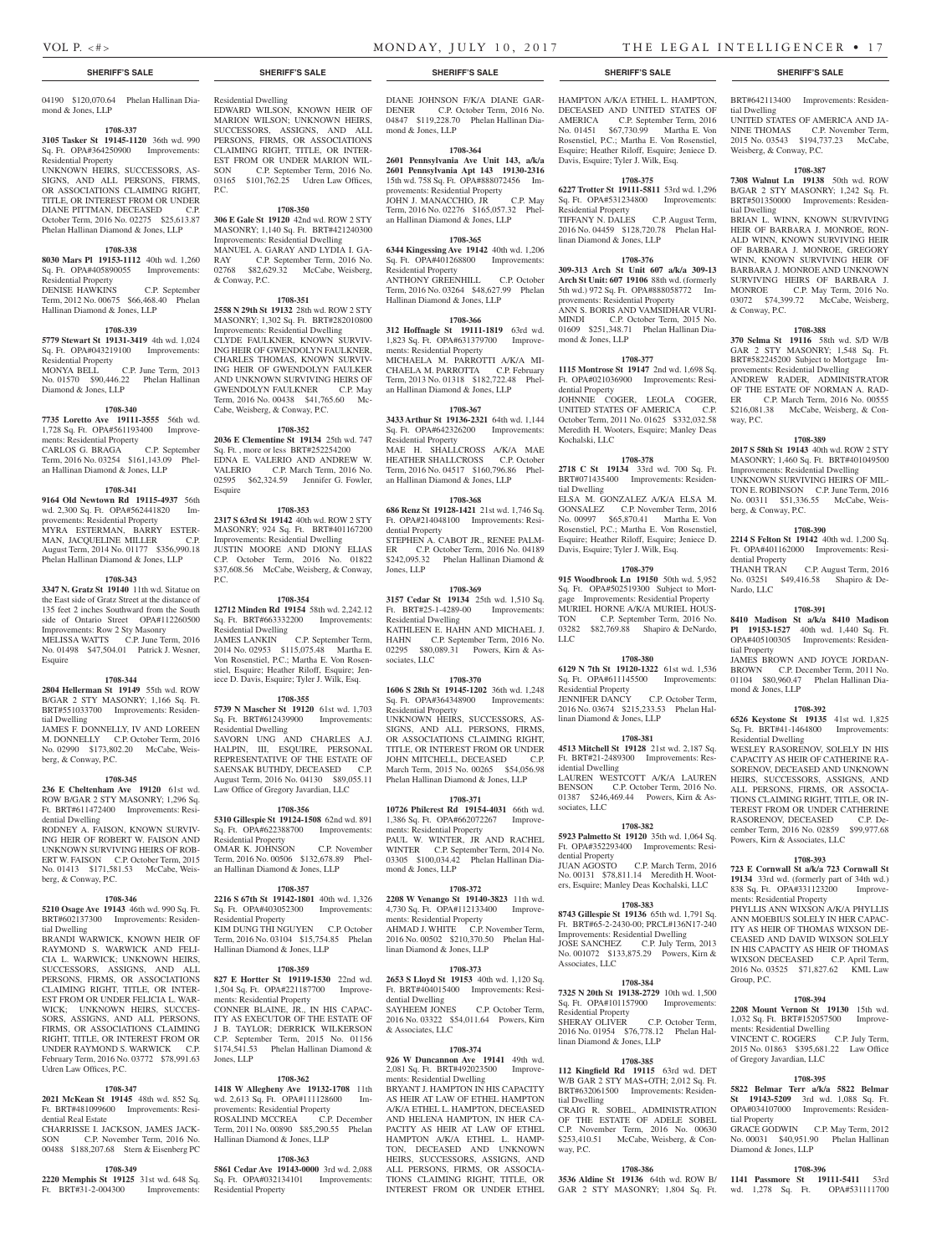Improvements: Residential Property

an Hallinan Diamond & Jones, LLP

dential Property

Law Group, P.C.

**1708-397 2410 Duncan St 19124** 23rd wd. 1,153 Sq. Ft. OPA#231007900 Improvements: Resi-

ASPEN M. WILSON C.P. November Term, 2016 No. 00668 \$106,565.16 KML

**1708-398 6241 N Woodstock St 19138** 17th wd. ROW 2 STY MASONRY; 990 Sq. Ft. BRT#172395500 Subject to Mortgage Improvements: Residential Dwelling LOUVENIA SMITH C.P. September Term, 2016 No. 02030 \$76,212.88 Mc-

**1708-399 8300 Algon Ave 19152-2224** 56th wd. 1,301

WILLIAM J. PEPE, IN HIS CAPACITY AS DEVISEE OF THE ESTATE OF CARL H. SCHMITTINGER, JR. A/K/A CARL H. SCHMITTINGER; JAMES A. PEPE, IN HIS CAPACITY AS DEVISEE OF THE ESTATE OF CARL H SCHMITTINGER, JR. A/K/A CARL H. SCHMITTINGER; UNKNOWN SUCCESSOR EXECUTOR OF THE ESTATE OF DOLORES SCHMIT-TINGER; UNKNOWN HEIRS, SUCCES-SORS, ASSIGNS, AND ALL PERSONS, FIRMS, OR ASSOCIATIONS CLAIMING RIGHT, TITLE, OR INTEREST FROM OR UNDER CARL H. SCHMITTINGER, JR. A/K/A CARL H. SCHMITTINGER, DECEASED C.P. April Term, 2015 No. 01938 \$102,268.17 Phelan Hallinan Dia-

**1708-400 5354 Morse St 19131** 52nd wd. ROW B/ GAR 2 STY MASONRY; 1,230 Sq. Ft. BRT#521072200 Improvements: Residen-

CYNTHIA E. BROWN C.P. May Term, 2011 No. 03965 \$63,614.24 McCabe,

**1708-402 11729 Stevens Rd 19116-2503** 58th wd. 1,332 Sq. Ft. OPA#582576900 Improve-

MICHAEL J. MURPHY AND ANGELIQUE MURPHY C.P. October Term, 2016 No. 03120 \$227,046.04 Phelan Hallinan Dia-

**1708-403 4504 Longshore Ave 19135** 41st wd. 1,796 Sq. Ft. OPA#412024900 Improvements:

JOHN P. DILLON A/K/A JOHN DILLON AND CHRISTINA M. DILLON A/K/A CHRISTINA DILLON C.P. August Term, 2016 No. 02626 \$106,886.74 Shapiro &

**1708-404 5825 Belmar Terr a/k/a 5825 Belmar St 19143-5208** 3rd wd. 1,088 Sq. Ft. OPA#034101300 Improvements: Residen-

SHAWNNA LEE ROBERSON A/K/A SHAWNNA-LEE GIBBS C.P. August Term, 2013 No. 02995 \$51,220.10 Phelan

**1708-405 1814 W Glenwood Ave 19132-3825** 16th wd. 1,300 Sq. Ft. OPA#162340500 Improvements: Residential Property TAREZ MADALION, IN HER CAPACITY AS HEIR OF LAURA DRUMMOND, DE-CEASED; UNKNOWN HEIRS, SUCCES-SORS, ASSIGNS, AND ALL PERSONS, FIRMS, OR ASSOCIATIONS CLAIMING RIGHT, TITLE, OR INTEREST FROM OR UNDER LAURA DRUMMOND, DE-CEASED C.P. April Term, 2015 No. 01610 \$34,756.67 Phelan Hallinan Dia-

**1708-406 611 Alcott St 19120-1219** 35th wd. 1,152 Sq. Ft. OPA#352080100 Improvements:

2016 No. 03251 \$53,870.28 Phelan Hal-

**1708-407 4246 Stirling St 19135** 55th wd. 1,344 Sq. Ft. OPA#552051400 Improvements: Resi-

ERIK J. BADEAUX AND KELLY L.

C.P. October Term,

Hallinan Diamond & Jones, LLP

Cabe, Weisberg, & Conway, P.C.

Sq. Ft. OPA#562319000

mond & Jones, LLP

Weisberg, & Conway, P.C.

ments: Residential Property

mond & Jones, LLP

Residential Property

DeNardo, LLC

tial Property

mond & Jones, LLP

Residential Property<br>LUIS SANTANA

dential Property

linan Diamond & Jones, LLP

tial Dwelling

**1708-421 5529 Loretto Ave 19124** 35th wd. 1,432 Sq. Ft. BRT#351397500 Improvements: Resi-

RYAN TANIO A/K/A R. TANIO C.P. November Term, 2016 No. 00119 \$108,079.62

**1708-422**

**1708-423 13029 Townsend Rd 19154** 66th wd. 0 Sq. Ft. ; undivided interest in the Common Elements (as defined in such Declaration) of 1.159% Condominium BRT#888660110 Improvements: Residential Dwelling RICHARD GARCIA A/K/A RICHARD GARCIA ZAYAS AND JOSEPHINE GAR-CIA C.P. June Term, 2016 No. 00516 \$155,812.15 Martha E. Von Rosenstiel, P.C.; Martha E. Von Rosenstiel, Esquire; Heather Riloff, Esquire; Tyler J. Wilk, Esq. **1708-424 5110 Darrah St 19124** 62nd wd. 1,364 Sq. Ft. OPA#622222800 Improvements: Resi-

CARLA DRAKES-PILGRIM AND NIGEL PILGRIM C.P. January Term, 2017 No.

**1708-425**

Sq. Ft. BRT#124N2-213; OPA# 652070000 Improvements: Residential Dwelling WILLIAM MCLAUGHLIN C.P. October Term, 2015 No. 02816 \$162,178.87

**1708-426 30 Pelham Rd 19119** 22nd wd. 10,000 Sq. Ft. BRT#223095250 Improvements: Residential/residential Mixed-use Dwelling HECTOR P. BADEAU A/K/A HECTOR BADEAU AND SUSAN M. BADEAU C.P. July Term, 2016 No. 02417 \$505,810.53

**1708-427 1419 E Vernon Rd 19150** 50th wd. 2,251 Sq. Ft. BRT#50-2-4141-00; OPA# 502414100 Improvements: Residential Dwelling AGNES KOFA A/K/A AGNES D KOFA AND JOHN KOFA A/K/A JOHN C. KOFA C.P. March Term, 2017 No. 02906 \$139,149.51 Udren Law Offices, P.C. **1708-428 2306 E Sepviva St. 19125** 31st wd. 1,336

**1708-430**

GREGORY T. MCKEE AND LAURA WOJ-TUSIK C.P. August Term, 2015 No. 01500 \$172,800.41 Jill M. Fein, Esquire

**1708-431 1812 Harrison St 19124** 23rd wd. 2,450 Sq. Ft. BRT#23-2-2025-00; OPA# 232202500 Subject to Mortgage Improvements: Resi-

WILLIAM G. JOHNSON A/K/A WILLIAM GERARD JOHNSON C.P. March Term, 2017 No. 02317 \$95,701.11 Udren Law

**1708-432 5002 Pine St 19143** 60th wd. 2,033 Sq. Ft. BRT#602130400 Improvements: Residen-

HATIM MUKHEF, INDIVIDUALLY AND AS ATTORNEY IN FACT FOR MOHA-MAD NAJAWI AND SHIREEN MALIK A/K/A SHIREEN SAIKH MALIK AND MOHAMMED A. NAJAWI A/K/A MO-HAMED NAJAWI C.P. July Term, 2014 No. 03687 \$259,663.33 Stern & Eisen-

**1708-433**

dential Dwelling

Offices, P.C.

tial Real Estate

Improvements: Residential Dwelling CASEY JONES AND GINA SCHUL-

dential Real Estate

Stern & Eisenberg PC

dential Property

Udren Law Offices, P.C.

Powers, Kirn & Associates, LLC

LLC

### **SHERIFF'S SALE SHERIFF'S SALE SHERIFF'S SALE SHERIFF'S SALE SHERIFF'S SALE**

**1708-434**

Sq. Ft. OPA#251385400 Improvements:

ROBERT J. LINDSAY AND DIANA GLIN-KA C.P. February Term, 2016 No. 04920 \$171,904.66 Phelan Hallinan Diamond &

**1708-435 4970 Fitler St; Unit 115-A a/k/a 4970 A Fitler St 19114** 65th wd. 1,056 Sq. Ft. (no land area) OPA#888651123 Subject to Mortgage Improvements: Residential Con-

JOHN A. SEAGRAVE C.P. February Term, 2017 No. 03573 \$9,460.32 Elliot H. Berton, Esquire; Benjamin F. Dill, Esquire **1708-436 4000 Gypsy Ln, Unit 735 19129** 21st wd. 1,128 Sq. Ft. OPA#888210381 Improvements: Residential Condominium Unit RUBY ALSBROOKS C.P. March Term, 2017 No. 002560 \$13,073.96 Elliot H. Berton, Esquire; Benjamin F. Dill, Esquire **1708-437 1208 Hale St 19111-5830** 53rd wd. 1,290 Sq. Ft. OPA#531028600 Improvements:

Residential Property

Jones, LLP

dominium Unit

### **1708-446**

**3165 Gaul St 19134-4446** 25th wd. 1,152 **725 S 55th St 19143** 46th wd. 1,499 Sq. Ft. OPA#463192900 Improvements: Residen-

tial Property LISA C. LABES ADMINISTRATRIX OF THE ESTATE OF MOISES R. LA BES JR. A/K/A MOISES LA BES JR., DE-CEASED C.P. October Term, 2016 No. 00135 \$76,001.12 KML Law Group, P.C.

### **1708-447**

**4819 N 13th St 19141-3426** 49th wd. 1,590 Sq. Ft. OPA#491503800 Improvements: Residential Property

BAKARY KANTE C.P. November Term, 2016 No. 02277 \$85,082.41 Phelan Hallinan Diamond & Jones, LLP

# **1708-448**

**5639 Malcolm St 19143-4633** 51st wd. 1,038 Sq. Ft. OPA#513170100 Improvements: Residential Property

KEISHA R. PAUL A/K/A KEISHA PAUL C.P. March Term, 2015 No. 03951 \$76,960.75 Phelan Hallinan Diamond & Jones, LLP

# **1708-449**

**3275 E Thompson St 19134** 45th wd. 945 Sq. Ft. BRT#451231200 Improvements: Residential Real Estate STANLEY M. FURLONG AND VERONI-<br>CA SIMMONS C.P. September Term,

C.P. September Term, 2014 No. 03544 \$184,690.39 Stern & Eisenberg PC

### **1708-450**

**8235 Bayard St 19150-1701** 50th wd. 1,608 Sq. Ft. OPA#501216300 Improvements: Residential Property

JOYCE A. LOCKETT A/K/A JOYCE LOCKETT, IN HER CAPACITY AS TRUSTEE ADMINISTRATIX OF THE ESTATE AND HEIR OF THE ESTATE OF ANTHONY C. LOCKETT A/K/A ANTHO-NY CECIL LOCKETT A/K/A ANTHONY LOCKETT; SYREETA LOCKETT, IN HER CAPACITY AS HEIR OF THE ESTATE OF ANTHONY C. LOCKETT A/K/A ANTHO-NY CECIL LOCKETT A/K/A ANTHONY LOCKETT; UNKNOWN HEIRS, SUCCES-SORS, ASSIGNS, AND ALL PERSONS, FIRMS, OR ASSOCIATIONS CLAIMING RIGHT, TITLE, OR INTEREST FROM OR UNDER ANTHONY C. LOCKETT, DE-CEASED C.P. January Term, 2016 No. 03395 \$17,478.98 Phelan Hallinan Diamond & Jones, LLP

### **1708-451**

**6238 Christian St 19143** 3rd wd. 2,958 Sq. Ft. BRT#033071800 Improvements: Residential Dwelling JIMMIE I. TALTON C.P. November Term, 2014 No. 00370 \$82,853.30 Powers, Kirn

& Associates, LLC

# **1708-452**

**938 N 48th St 19131-5119** 44th wd. 1,480 Sq. Ft. BRT#442199500 Improvements: Residential Real Estate<br>JEFFREY SMITH

C.P. January Term, 2017 No. 00642 \$66,717.14 Stern & Eisenberg PC

# **1708-453**

**2328 Benson St 19152** 56th wd. 3,116 Sq. Ft. BRT#562136500 Improvements: Residential Dwelling JAMMIE M. LYANI C.P. October Term,

2016 No. 01533 \$180,448.62 Law Office of Gregory Javardian, LLC

### **1708-454**

**1844 W Albanus St a/k/a 1844 Albanus St 19141** 17th wd. 1,068 Sq. Ft. OPA#171038600 Improvements: Residential Property BRENDA M. BROWN C.P. February

Term, 2016 No. 04786 \$88,625.23 KML Law Group, P.C.

# **1708-455**

**6058 Market St 19139** 46th wd. 2,112 Sq. Ft. OPA#871400450 Improvements: Str/ off+apt 3 Sty Masonry

RAFIQUL BHUIYAN C.P. March Term, 2017 No. 003164 \$294,986.16, plus interest through the date of the sheriff's sale, plus costs William J. Levant, Esquire

### **1708-456**

**7239 Saul St 19149** 54th wd. 1,405 Sq. Ft. OPA#542448000 Improvements: Residential Property FRANK BONILLA C.P. November Term,

2016 No. 01999 \$193,445.99 Shapiro & DeNardo, LLC

# **1708-457**

**7224 Mallard Pl 19153** 40th wd. 1,784 Sq. Ft. OPA#406649017 Improvements: Residential Property

TIMOTHY J. CERVINO C.P. October Term, 2010 No. 00504 \$117,007.27 Phel-BADEAUX C.P. March Term, 2017 No. 02493 \$111,311.91 Shapiro & DeNardo, LLC

**2225 S 21st St 19145** 48th wd. Situate on the East side of 21st Street at the distance of one hundred eighty eight feet two inches Southward from the South side of Jackson Street OPA#481367800 Improvements: Row W/ gar 2 Sty Masonry JEREMY R. VERWEY C.P. October Term, 2016 No. 04527 \$298,645.70 Patrick J. Wesner, Esquire

**1708-408**

**11030 Ferndale St 19116** 58th wd. 9,750 Sq. Ft. OPA#582475100 Residential Property EILEEN BIANCO C.P. May Term, 2016 No. 00399 \$272,739.29 Shapiro & De-Nardo, LLC

**2958 W Rosehill St a/k/a 2958 Rosehill St 19134** 7th wd. 840 Sq. Ft. OPA#071417300 Improvements: Residential Property CARMEN N. SANTIAGO C.P. November Term, 2016 No. 03039 \$36,581.12 Phelan Hallinan Diamond & Jones, LLP

### **1708-411**

**5628 N 18th St 19141** 17th wd. 1,584 Sq. Ft. OPA#172277200 Improvements: Residential Property JESSIE M. PATTERSON C.P. February Term, 2017 No. 00504 \$105,913.55 Meredith H. Wooters, Esquire; Manley Deas Ko-

### **1708-412**

**506 McClellan St 19148-1819** 1st wd. 840 Sq. Ft. OPA#011398500 Improvements: Residential Property JAMKAREL MATO C.P. October Term, 2016 No. 04538 \$108,474.72 Phelan Hallinan Diamond & Jones, LLP

### **1708-413**

**1942 E Westmoreland St 19134** 45th wd. 1,095 Sq. Ft. BRT#452034800 Improvements: Residential Real Estate CROSS KEYS INVESTMENT, LLC C.P. April Term, 2016 No. 01954 \$68,414.48 Stern & Eisenberg PC

Sq. Ft. BRT#45-3-0554-00 Improvements: Residential Dwelling BRYANA HOUCK AND HOWARD MC-CUNE, III A/K/A HOWARD A. MCCUNE, III C.P. September Term, 2016 No. 00633 \$133,359.91 Powers, Kirn & Associates, LLC

dential Dwelling

Term, 2012 No. 03471 \$130,313.71 Martha E. Von Rosenstiel, P.C.; Martha E. Von Rosenstiel, Esquire; Heather Riloff, Esquire; Jeniece D. Davis, Esquire; Tyler J. Wilk, Esq.

**713 W Wingohocking St 19140** 49th wd. ments: Residential Property LLC

### **1708-417**

**1222 Saint Vincent St 19111** 53rd wd. 4,219 Sq. Ft. OPA#532319600 Improvements: Residential Property JOSE A. GATMAITAN, IV C.P. November Term. 2016 No. 01731 \$200.792.49 ber Term, 2016 No. 01731 Shapiro & DeNardo, LLC

### **1708-418**

**809 Marlyn Rd 19151** 34th wd. 1,600 Sq. Ft. OPA#344264600 Improvements: Residential Property KIMBERLEY STRICKLAND C.P. September Term, 2016 No. 02474 \$188,739.02 Shapiro & DeNardo, LLC

### **1708-420**

Sq. Ft. OPA#888052115 Subject to Mortgage

DEFENDANT, MAUREEN FLANIGAN C.P. June Term, 2016 No. 144596 \$5,054.00 Monica M. Littman, Esq.; Fineman, Krekstein & Harris, PC

**1708-409 4928 Convent Ln 19114** 65th wd. 15,209 Sq. Ft. BRT#65-2170015; OPA# 652170015 TZ C.P. February Term, 2016 No. 03208 \$405,959.65 Udren Law Offices, P.C.

**1708-410**

chalski, LLC

### **1708-414**

**2865 Gillingham St 19137** 45th wd. 1,350

**5033 Knox Street 19144** 12th wd. 2,670 Sq. Ft. BRT#123179100 Improvements: Resi-

**210 Locust St, Unit 9C 19106** 5th wd. 683

**1708-415** MAGDALENA LEBRON C.P. September Sq. Ft. BRT#311220100 Improvements: Residential Dwelling FRANK SIMMONS, JR., DECEASED C.P. May Term, 2016 No. 01785 \$17,743.11 Powers, Kirn & Associates, LLC **1128 Tabor Terr 19111** 63rd wd. 1,374 Sq. Ft. OPA#631367300 Subject to Mortgage Improvements: Residential

### **1708-416**

1,610 Sq. Ft. OPA#491008100 Improve-DR. NDUBUISI O. OKORO AND BRENDA<br>OKORO C.P. March Term, 2017 No. C.P. March Term, 2017 No. 00876 \$59,156.67 Shapiro & DeNardo,

**6526 Cobbs Creek Pkwy a/k/a 6526 Beaumont St 19142-1318** 40th wd. 1,229 Sq. Ft. OPA#403073700 Improvements: Residen-

tial Property KARIN M. JOYEUX C.P. August Term, 2015 No. 03189 \$116,508.78 Phelan Hallinan Diamond & Jones, LLP

berg PC

01786 \$117,605.70 Shapiro & DeNardo, **4630 Kendrick St 19136** 65th wd. 2,275 Phelan Hallinan Diamond & Jones, LLP **1708-438 2633 E Huntingdon St 19125-3705** 31st

dential Property

Law Group, P.C.

dential Property

Law Group, P.C.

Jones, LLP

Group, P.C.

Dwelling

Law Offices, P.C.

Residential Property

DeNardo, LLC

dential Property

Residential Property

ments: Residential Property

Residential Property

wd. 1,565 Sq. Ft. OPA#314164500 Improvements: Residential Property NANCY HALLORAN A/K/A NANCY HAAS C.P. February Term, 2015 No. 00084 \$39,529.13 Phelan Hallinan Diamond & Jones, LLP

**1708-439 3532 Meridian St 19136** 64th wd. 1,442 Sq. Ft. OPA#642236000 Improvements: Resi-

ROBERT M. SWEARINGEN C.P. May Term, 2016 No. 02121 \$96,158.22 KML

**1708-440 4202 Oakmont St 19136** 65th wd. 1,404 Sq. Ft. OPA#651058200 Improvements: Resi-

JENNIFER L. GROVES C.P. November Term, 2016 No. 02872 \$60,581.17 KML

**1708-441 3082 Aramingo Ave 19134-4316** 25th wd. 990 Sq. Ft. OPA#251478600 Improve-

MARCELINO CUADRA, JR. A/K/A MAR-CELINO CAUDRA, JR. AND KATHLEEN A. CUADRA A/K/A KATHLEEN A. CAU-DRA C.P. April Term, 2016 No. 01037 \$117,436.45 Phelan Hallinan Diamond &

**1708-442 166 Covington Rd 19120** 61st wd. 1,944 Sq. Ft. OPA#611442800 Improvements:

HERBERT FRAYER C.P. February Term, 2010 No. 02163 \$165,811.04 KML Law

**1708-443 126 Fern St 19120** 61st wd. 1,233 Sq. Ft. BRT#61-2-2014-00; OPA# 612201400 Subject to Mortgage Improvements: Residential

MONTRELL N. BOLDEN C.P. April Term, 2015 No. 03006 \$82,166.65 Udren

**1708-444 1429 W Conlyn St 19141** 17th wd. 1,346 Sq. Ft. OPA#171138800 Improvements:

TENNILLE D. HILL, ADMINISTRATRIX OF THE ESTATE OF CAROLYN M. AV-ERETTE JOHNSON A/K/A CAROLYN M. JOHNSON A/K/A CAROLYN M. AVER-ETTE, DECEASED C.P. January Term, 2017 No. 04986 \$74,391.40 Shapiro &

**1708-445 3627 Almond St 19134** 45th wd. 1,918 Sq. Ft. OPA#451290100 Improvements: Resi-

DAWN WIKIERA AND JOHN J. WIKIERA C.P. September Term, 2013 No. 03600 \$168,923.83 KML Law Group, P.C.

ELVIS JOSEPH AND ANGELA DEGAZON A/K/A ANGELA B. DEGAZON C.P. September Term, 2016 No. 03567 \$126,862.29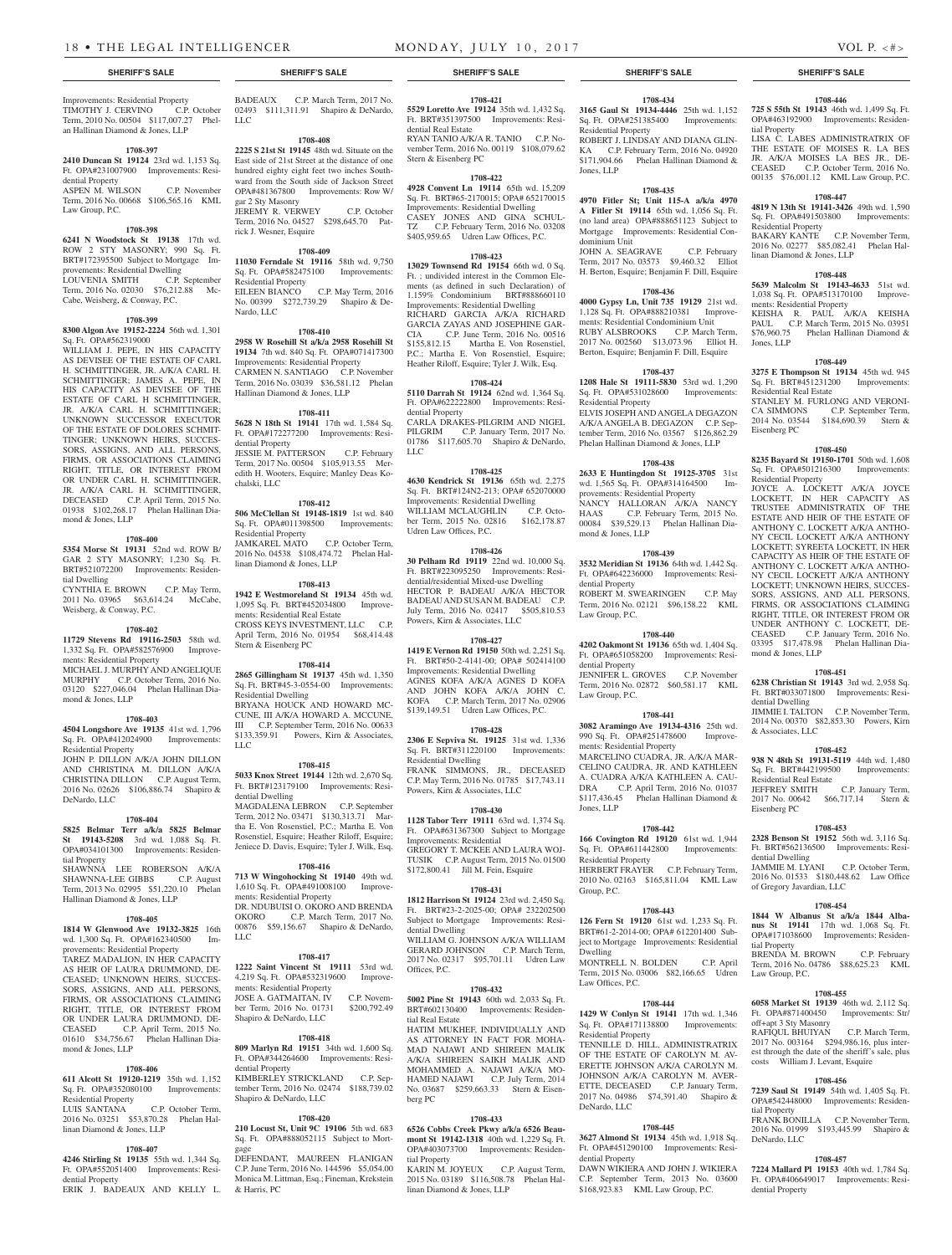Law Group, P.C.

Term, 2016 No. 01238 \$100,848.80 KML

**1708-501 543 N Paxon St a/k/a 543 Paxon St 19131**  44th wd. 729 Sq. Ft. OPA#442257100 Im-

**1708-502 5301 Ludlow St 19139** 60th wd. 1,498 Sq. Ft. OPA#602007500 Improvements: Resi-

AIKO T. LATNEY C.P. November Term, 2015 No. 04502 \$114,444.82 KML Law

**1708-503 1142 Kenwyn St 19124** 23rd wd. Southwesterly side of Kenwyn Street; Front: 25 feet 1.5 inches Depth: 110 feet OPA#234173700 Improvements: Single Family Residence CHERI CLAYTON C.P. October Term, 2016 No. 02069 \$201,673.48 Stephen M.

**1708-504 2836 Newberry Rd 19154** 66th wd. 6,000 Sq. Ft. BRT#662522900 Improvements:

MOHAMED ABOUAKIL AND RACHIDA MOULOUAD C.P. October Term, 2016 No. 03476 \$235,830.35 Stern & Eisen-

**1708-505 6638 Greene St 19119** 22nd wd. (Formerly 59th wd.) 13,320 Sq. Ft. BRT#223243500 Improvements: Residential Dwelling GREGORY T. GOODWIN AND VICTORIA J. GOODWIN C.P. May Term, 2015 No. 02921 \$97,966.26 Powers, Kirn & As-

**1708-506 1929 S Norwood St 19145-2730** 48th wd. 1,024 Sq. Ft. OPA#482144500 Improve-

JEANETTE KEYS, INDIVIDUALLY AND IN HER CAPACITY AS ADMINSI-TRATRIX OF THE ESTATE OF MARY JACKSON; HOWARD COLLINS, IN HIS CAPACITY AS HEIR OF THE ESTATE OF MARY JACKSON; ROOSEVELT COL-LINS IN HIS CAPACITY AS HEIR OF THE ESTATE OF MARY JACKSON; ANTHONY NOAKES A/K/A TONY E. NOAKES, IN HIS CAPACITY AS HEIR OF THE ESTATE OF MARY JACKSON; UNKNOWN HEIRS, SUCCESSORS, ASSIGNS, AND ALL PERSONS, FIRMS, OR ASSOCIATIONS CLAIMING RIGHT, TITLE, OR INTER-EST FROM OR UNDER MARY JACKSON, DECEASED C.P. September Term, 2015 No. 01400 \$66,637.65 Phelan Hallinan

dential Property

Group, P.C.

Hladik, Esq.

berg PC

sociates, LLC

ments: Residential Property

Diamond & Jones, LLP

Solomon, Michael C. Mazack

tial Property

**1708-507 308 E Queen Ln 19144** 12th wd. 1,110 Sq. Ft. OPA#121126610 Subject to Mortgage Improvements: Residential Property ALL KNOWN AND UNKNOWN HEIRS OF MARILYN F. ROBINSON A/K/A MAR-ILYN F. DAVIS C.P. November Term, 2016 No. 02680 \$74,866.10 Brett A.

**1708-508 5119 Aspen St 19139** 44th wd. 1,532 Sq. Ft. OPA#441254500 Improvements: Residen-

DIYAALDIN KELLEY, IN HIS CAPAC-ITY AS HEIR OF DOUGLAS KELLEY, DECEASED; BILAL KELLEY IN HIS CAPACITY AS HEIR OF DOUGLAS KEL-LEY, DECEASED; UNKNOWN HEIRS, SUCCESSORS, ASSIGNS, AND ALL PERSONS, FIRMS, OR ASSOCIATIONS CLAIMING RIGHT, TITLE, OR INTEREST

Residential Real Estate

provements: Residential Property ELIJAH BRIGGS SOLELY IN HIS CAPAC-ITY AS HEIR OF HUIE R. HAMPTON, DE-CEASED, FRANKLIN BRIGGS, SOLELY IN HIS CAPACITY AS HEIR OF HUIE R. HAMPTON, DECEASED, CARRIE LEE BRIGGS SOLELY IN HER CAPACITY AS HEIR OF HUIE R. HAMPTON, DE-CEASED, ANDERSON THOMAS BRIGGS SOLELY IN HIS CAPACITY AS HEIR OF HUIE R. HAMPTON, DECEASED, LO-RETTA FULTON SOLELY IN HER CA-PACITY AS HEIR OF HUIE R. HAMPTON, DECEASED, THE UKNOWN HEIRS OF HUIE R. HAMPTON DECEASED, FRANK MILLIE SOLELY IN HER CAPACITY AS HEIR OF HUIE R. HAMPTON, DE-CEASED, ETHEL PARKER SOLELY IN HER CAPACITY AS HEIR OF HUIE R. HAMPTON, DECEASED, AND SHAN-NON WILLENE SOLELY IN HER CAPAC-ITY AS HEIR OF HUIE R. HAMPTON, DE-CEASED C.P. June Term, 2016 No. 00806 \$51,489.52 KML Law Group, P.C.

WILLIE G. MIKELL A/K/A WILLIE G. MIKELL JR. AND VIRGINIA B. VETER-ANO-MIKELL C.P. August Term, 2013 No. 000250 \$127,849.71 Shapiro & De-Nardo, LLC

### **1708-458**

**3405 W Penn St 19129** 38th wd. 1,216 Sq. Ft. OPA#383021900 Improvements: Residential Property DOROTHY M. SELGRATH C.P. April Term, 2015 No. 03700 \$112,593.70 Sha-

### **1708-459**

piro & DeNardo, LLC

**7035 Andrews Ave 19138** 10th wd. 2,136 Sq. Ft. OPA#101138100 Improvements: Residential Property

AARON BOYD, ADMINISTRATOR OF THE ESTATE OF HELEN F. BOYD, DE-CEASED C.P. February Term, 2016 No. 01529 \$143,287.97 Shapiro & DeNardo, LLC

### **1708-460**

**8566 Provident St, a/k/a 8566 Provident Rd 19150-1606** 50th wd. 1,320 Sq. Ft. OPA#501178900 Improvements: Residential Property

MICHAEL R. HAMILTON, INDIVIDU-ALLY AND IN HIS CAPACITY AS AD-MINISTRATOR OF THE ESTATE AND HEIR OF THE ESTATE OF MARK HAM-ILTON; UNKNOWN HEIRS, SUCCES-SORS, ASSIGNS, AND ALL PERSONS, FIRMS, OR ASSOCIATIONS CLAIMING RIGHT, TITLE, OR INTEREST FROM OR UNDER SHIRLEY HAMILTON, DE-CEASED; UNKNOWN HEIRS, SUCCES-SORS, ASSIGNS, AND ALL PERSONS, FIRMS, OR ASSOCIATIONS CLAIMING RIGHT, TITLE, OR INTEREST FROM OR UNDER MARK HAMILTON, DECEASED C.P. November Term, 2016 No. 01938 \$104,798.11 Phelan Hallinan Diamond & Jones, LLP

### **1708-461**

### **359 E Sharpnack St 19119** 22nd wd. 1,437 Sq. Ft. OPA#221128200 Improvements: Residential Property GAYLE C. PRINGLE, EXECUTRIX OF THE ESTATE OF VALERIE D. CROSWELL

A/K/A VALERIE RANDLE, A/K/A VALERIE CROSWELL, DECEASED C.P. ERIE CROSWELL, DECEASED January Term, 2017 No. 04353 \$108,624.66 Shapiro & DeNardo, LLC

### **1708-462**

**558 Alcott St 19120** 35th wd. Southwesterly side of Alcott St; Front: 15 feet, Depth: 68 feet OPA#352054900 Improvements: Single Family Residence SANDRA CICERON AND YANICK CICE-

RON C.P. March Term, 2016 No. 00728 \$168,141.46 Stephen M. Hladik, Esq.

### **1708-463**

**342 E Mechanic St a/k/a 342 Mechanic St 19144** 59th wd. 1,826 Sq. Ft. OPA#592020000 Improvements: Residential Property GENE KATSMAN AND GARY LERN-<br>ER C.P. October Term. 2016 No. 03753 ER C.P. October Term, 2016 No. 03753 \$53,295.87 KML Law Group, P.C.

### **1708-464**

**7 N Columbus Blvd Unit 115 19106** 5th wd. Together with a proportionate undivided interest in the Common Elements (as defined in such Declaration) of 1.030185% of PIER 5 TOWNHOUSES; 2,165 Sq. Ft. OPA#888060132 Improvements: Residential Property

EDWARD B. HORWITZ C.P. September Term, 2009 No. 02979 \$543,138.43 KML Law Group, P.C.

### **1708-465**

**4250 Neilson St 19124** 33rd wd. 930 Sq. Ft. OPA#332524900 Improvements: Residential Property

VIVIAN CAMACHO C.P. February Term, 2011 No. 01193 \$100,681.96 KML Law Group, P.C.

### **1708-466**

**1430 S 31st St a/k/a 1430 31st St 19146**  36th wd. 832 Sq. Ft. OPA#364434500 Improvements: Residential Property

CHERYL BROWN SOLELY IN HER CA-PACITY AS HEIR OF ODESSA ALLEN DECEASED, MILDRED GREEN SOLELY IN HER CAPACITY AS HEIR OF ODESSA ALLEN DECEASED, THELMA ALLEN SOLELY IN HER CAPACITY AS HEIR OF ODESSA ALLEN DECEASED, TERRY JACKSON SOLELY IN HIS CAPACITY AS HEIR OF ODESSA ALLEN DECEASED AND ALLEN, STEPHON, SOLELY IN HIS CAPACITY AS HEIR OF ODESSA ALLEN,

DECEASED C.P. April Term, 2016 No. 00312 \$105,213.20 KML Law Group, P.C.

**1708-467**

**1350 E Airdrie St 19124** 33rd wd. 900 Sq. Ft. OPA#331238400 Improvements: Residential Property ROSALINE SERRANO C.P. November Term, 2016 No. 01313 \$63,491.13 KML Law Group, P.C.

**1708-468**

**6510 Allman St 19142** 40th wd. 828 Sq. Ft. BRT#403104800; OPA# 403104800 Improvements: Residential Dwelling ESTATE OF DARYL S. DOUGLAS C/O NATHANIEL DOUGLAS, III EXECUTOR; NATHANIEL DOUGLAS, EXECUTOR OF THE ESTATE OF DARRYL DOUG-LAS A/K/A DARRYL S. DOUGLAS; UNKNOWN HEIRS, SUCCESSORS, AS-SIGNS, AND ALL PERSONS, FIRMS, OR ASSOCIATIONS CLAIMING RIGHT, TITLE, OR INTEREST FROM OR UNDER DARRYL DOUGLAS A/K/A DARRYL S. DOUGLAS C.P. June Term, 2016 No. 02866 \$43,519.66 Udren Law Offices, P.C.

### **1708-469**

**2718 North Bonsall St 19132** 11th wd. 653 Sq. Ft. OPA#111396300 Improvements: Residential Property NICKEYA JAMES C.P. November Term, 2016 No. 00459 \$58,603.78 KML Law Group, P.C.

### **1708-470**

**613 Edison Ave, Unit C 19116** 58th wd. RES CONDO 2 STY MAS+OTH; 1,040 Sq. Ft. BRT#888581388 Improvements: Residential Dwelling ROBERT E. HAAS, KNOWN SURVIV-ING HEIR OF FAITH L. HAAS, FAYE ANNE MITCHELL, KNOWN SURVIV-ING HEIR OF FAITH L. HAAS AND UN-KNOWN SURVIVING HEIRS OF FAITH L. HAAS C.P. September Term, 2016 No. 01472 \$122,992.87 McCabe, Weisberg, & Conway, P.C.

### **1708-471**

**2836 Michael Rd 19152** 57th wd. 3,980 Sq. Ft. OPA#571066200 Improvements: Residential Property JOHN R. LYONS C.P. July Term, 2016 No. 03076 \$193,437.67 KML Law Group, P.C.

### **1708-472**

**5117 Locust St 19139** 46th wd. SEMI DET 2 STY MASONRY; 1,650 Sq. Ft. BRT#602075300 Improvements: Residential Dwelling MODI DOUCOURE C.P. July Term, 2014 No. 00483 \$119,129.86 McCabe, Weis-

berg, & Conway, P.C.

**1708-473**

**7643 E Roosevelt Blvd 19152** 64th wd. 2,681 Sq. Ft. OPA#641004900 Improvements: Residential Property MARY ANN DAVIS A/K/A ANEESAH<br>SHAREEF C.P. September Term, 2015 C.P. September Term, 2015 No. 01489 \$213,850.44 KML Law Group, P.C.

### **1708-474**

**5106 Brown St 19139** 44th wd. ROW 2 STY MASONRY; 1,280 Sq. Ft. BRT#441269700 Improvements: Residential Dwelling ROLAND F. SINGLETON A/K/A RONALD F. SINGLETON, KNOWN SURVIVING HEIR OF EVA MAE SINGLETON, HARRY LEE SINGLETON, KNOWN SURVIVING HEIR OF EVA MAE SINGLETON AND UNKNOWN SURVIVING HEIRS OF EVA MAE SINGLETON C.P. January Term, 2016 No. 00591 \$56,780.19 McCabe, Weisberg, & Conway, P.C.

# **1708-475**

**7468 Rhoads St 19151** 34th wd. ROW B/ GAR 2 STY MASONRY; 1,446 Sq. Ft. BRT#343156400 Improvements: Residential Dwelling MARK BRAME AND NATASHA

BRAME C.P. February Term, 2016 No. 3952 \$141,084.52 McCabe, Weisberg, & Conway, P.C.

### **1708-476**

**8645 Ferndale St 19115** 63rd wd. 5,175 Sq. Ft. OPA#632250700 Improvements: Residential Property

CARMEN J. DIGIORGIO JR. C.P. July Term, 2015 No. 01401 \$235,522.29 KML Law Group, P.C.

### **SHERIFF'S SALE SHERIFF'S SALE SHERIFF'S SALE SHERIFF'S SALE SHERIFF'S SALE**

### **1708-477**

**3857 Brandywine St 19104** 24th wd. ROW 2 STY MASONRY; 924 Sq. Ft. BRT#242028800 Improvements: Residential Dwelling RAYMOND G. MOODY C.P. September Term, 2016 No. 03368 \$129,335.07 Mc-

Cabe, Weisberg, & Conway, P.C. **1708-478 5819 N American St 19120-1862** 61st wd.

1,200 Sq. Ft. OPA#612404700 Improvements: Residential Property PING CAO C.P. November Term, 2016 No. 00269 \$71,990.70 Phelan Hallinan Diamond & Jones, LLP

### **1708-479**

**1193 Morefield Rd 19115-2525** 58th wd. 1,201 Sq. Ft. OPA#581154900 Improvements: Residential Property WILLIAM J. CURREY C.P. August Term, 2016 No. 02507 \$200,696.42 Phelan Hallinan Diamond & Jones, LLP

### **1708-480**

**3048 Magee Ave 19149-2532** 55th wd. 1,382 Sq. Ft. OPA#551086900 Improvements: Residential Property DAVID GLUCKER C.P. July Term, 2016 No. 00322 \$129,591.95 Phelan Hallinan Diamond & Jones, LLP

# **1708-481**

**339 W Porter St 19148** 39th wd. ROW 2 STY MASONRY; 1,204 Sq. Ft. BRT#392213200 Improvements: Residential Dwelling

DOMENIC VENEZIANO, KNOWN SUR-VIVING HEIR OF THERESA FAULDS, DECEASED MORTGAGOR AND REAL OWNER, ROSEMARIE FAULDS, KNOWN SURVIVING HEIR OF THERESA FAULDS, DECEASED MORTGAGOR AND REAL OWNER, ROBIN LAVERY, KNOWN SURVIVING HEIR OF THERE-SA FAULDS, DECEASED MORTGAGOR AND REAL OWNER, ANTOINETTE FROMM, KNOWN SURVIVING HEIR OF THERESA FAULDS, DECEASE MORT-GAGOR AND REAL OWNER AND UN-KNOWN SURVIVING HEIRS OF THERE-SA FAULDS, DECEASED MORTGAGOR AND REAL OWNER C.P. March Term, 2015 No. 02825 \$137,186.90 McCabe, Weisberg, & Conway, P.C.

### **1708-482**

**1125 Rodman Street 8 a/k/a 1125 Rodman Street Unit: 8 19147** 88th wd. 1,320 Sq. Ft.<br>OPA#888051547 Improvements: Condo-Improvements: Condominium

DAVID S. LUBIN C.P. November Term, 2015 No. 01805 \$181,006.17 Phelan Hallinan Diamond & Jones, LLP

### **1708-483**

**6738 Paschall Ave 19142-1809** 40th wd. 960 Sq. Ft. OPA#403173700 Improvements: Residential Property WILLIAM BUTLER C.P. February Term, 2014 No. 01393 \$74,714.43 Phelan Hallinan Diamond & Jones, LLP

### **1708-484**

**1916 S 68th St 19142-1214** 40th wd. 1,024 Sq. Ft. OPA#403188300 Improvements: Residential Property ANTOINETTE MARSHALL AND JONA-THAN COUSINS C.P. October Term, 2011 No. 03495 \$87,215.62 Phelan Hallinan Diamond & Jones, LLP

### **1708-485**

**3354 E St 19134** 7th wd. 1,036 Sq. Ft. OPA#073195900 Improvements: Residential Property JORGE L. MATEO, JR C.P. April Term, 2016 No. 01633 \$54,121.28 Phelan Hallinan Diamond & Jones, LLP

### **1708-486**

**3528 Arthur St 19136-2303** 64th wd. 1,280 Sq. Ft. OPA#642324700 Improvements: Residential Property<br>JASON JORDAN C.P. October Term, 2016 No. 04522 \$109,924.58 Phelan Hallinan Diamond & Jones, LLP

### **1708-487**

**5354 Morris St 19144** 12th wd. ROW 2 STY MASONRY; 1,232 Sq. Ft. BRT#124144400 Improvements: Residential Dwelling KEITH BENNETT C.P. April Term, 2016 No. 01370 \$72,821.68 McCabe, Weisberg, & Conway, P.C.

### **1708-488**

**5305 Glenloch St 19124** 62nd wd. ROW 1 STY MASONRY; 660 Sq. Ft. BRT#622425200 Improvements: Residential Dwelling

WILLIAM B. FRIEDMAN C.P. January Term, 2017 No. 01618 \$64,831.40 Mc-Cabe, Weisberg, & Conway, P.C.

### **1708-489**

**1630 Morris St a/k/a 1700 S Chadwick St 19145** 36th wd. ROW W/OFF STR 2 STY MASON; 1,472 Sq. Ft. BRT#871170550 Improvements: Residential Dwelling DAVID D. CHALOEUNPORN, TUM CHA-LOEUNPORN AND KAGNA CHALOEUN-PORN C.P. September Term, 2016 No. 02185 \$65,756.36 McCabe, Weisberg, & Conway, P.C.

### **1708-490**

**3024 Vista St 19152-4516** 64th wd. 1,552 Sq. Ft. OPA#641209000 Improvements: Residential Property MELISSA ANN OSEA C.P. September Term, 2016 No. 03569 \$129,864.79 Phelan Hallinan Diamond & Jones, LLP

### **1708-491**

**6461 N Smedly St 19126-3535** 17th wd. 1,310 Sq. Ft. OPA#172160500 Improvements: Residential Property ROOSEVELT HALL C.P. October Term, 2016 No. 03671 \$86,382.64 Phelan Hallinan Diamond & Jones, LLP

### **1708-492 9621 Convent Ave 19114-3603** 57th wd.

1,480 Sq. Ft. OPA#572227900 Improvements: Residential Property<br>DENISE M. AIKEN C.P. August Term, DENISE M. AIKEN C.P. August Term, 2016 No. 02246 \$185,584.65 Phelan Hallinan Diamond & Jones, LLP

### **1708-493**

**6353 W Columbia Ave a/k/a 6353 Columbia Ave 19151** 34th wd. 2,100 Sq. Ft. OPA#344068900 Improvements: Residential Property PAMELA C. GIBSON C.P. May Term, 2016 No. 00996 \$162,208.36 KML Law Group, P.C.

### **1708-494**

**7413 Belden St 19111** 56th wd. 2,969 Sq. Ft. OPA#561177800 Improvements: Residential Property WILLIAM GAMBLE C.P. April Term, 2013 No. 03639 \$184,095.85 KML Law Group, P.C.

### **1708-495**

**403 E Wister St 19144** 12th wd. 6,512 Sq. Ft. OPA#121057500 Improvements: Residential Property LATRICE HARRISON SOLELY IN HER CAPCITY AS HEIR OF SHIRLEY A. HAR-RISON DECEASED C.P. September Term, 2016 No. 03686 \$163,346.74 KML Law Group, P.C.

### **1708-496**

**6635 Blakemore St 19119** 22nd wd. 3,172 Sq. Ft. OPA#221288120 Improvements: Residential Property GEORGE L. BROWN C.P. September Term, 2016 No. 03590 \$87,265.06 KML

# Law Group, P.C. **1708-497**

**1417 N Redfield St 19151** 34th wd. 1,331 Sq. Ft. OPA#342162400 Improvements: Residential Property DENISE SILVER SOLELY IN HER CA-PACITY AS HEIR OF JAMES E. ALEX-<br>ANDER DECEASED C.P. April Term. ANDER DECEASED 2016 No. 00074 \$35,278.86 KML Law Group, P.C.

**1708-498 1735 N Robinson St 19151** 34th wd. 1,727 Sq. Ft. OPA#342279800 Improvements:

THE UNKNOWN HEIRS OF SYLVIA WESLEY DECEASED AND KEVIN WES-LEY SOLELY IN HIS CAPACITY AS HEIR OF SYLVIA WESLEY DECEASED C.P. November Term, 2016 No. 01728 \$73,739.64 KML Law Group, P.C.

**1708-499 4844 Unruh Ave 19135** 87th wd. (formerlypart of the 41st wd.) 1,230 Sq. Ft. OPA#871562900 Improvements: Residen-

ALEXANDER J. ZIVKOVIC C.P. February Term, 2016 No. 00640 \$151,502.27

**1708-500 4620 Naples St 19124** 23rd wd. 1,426 Sq. Ft. OPA#234212900 Improvements: Resi-

CYNTHIA N. RAMOS C.P. November

Residential Property

tial Property

dential Property

KML Law Group, P.C.